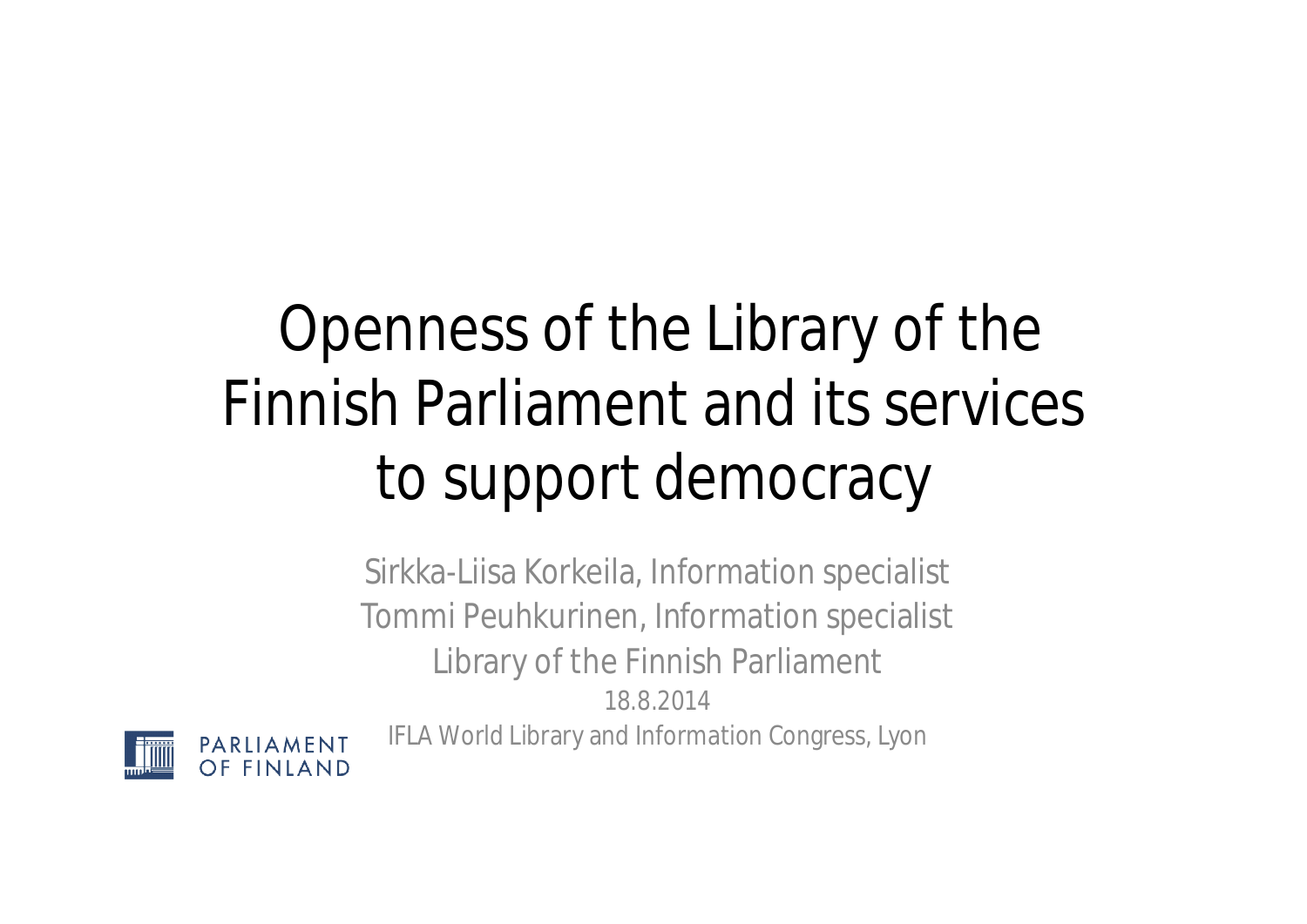## The Library of the Finnish Parliament

- information on Parliament, law and society as mission
- openness and transparency
- purpose is to safeguard and promote free access to information

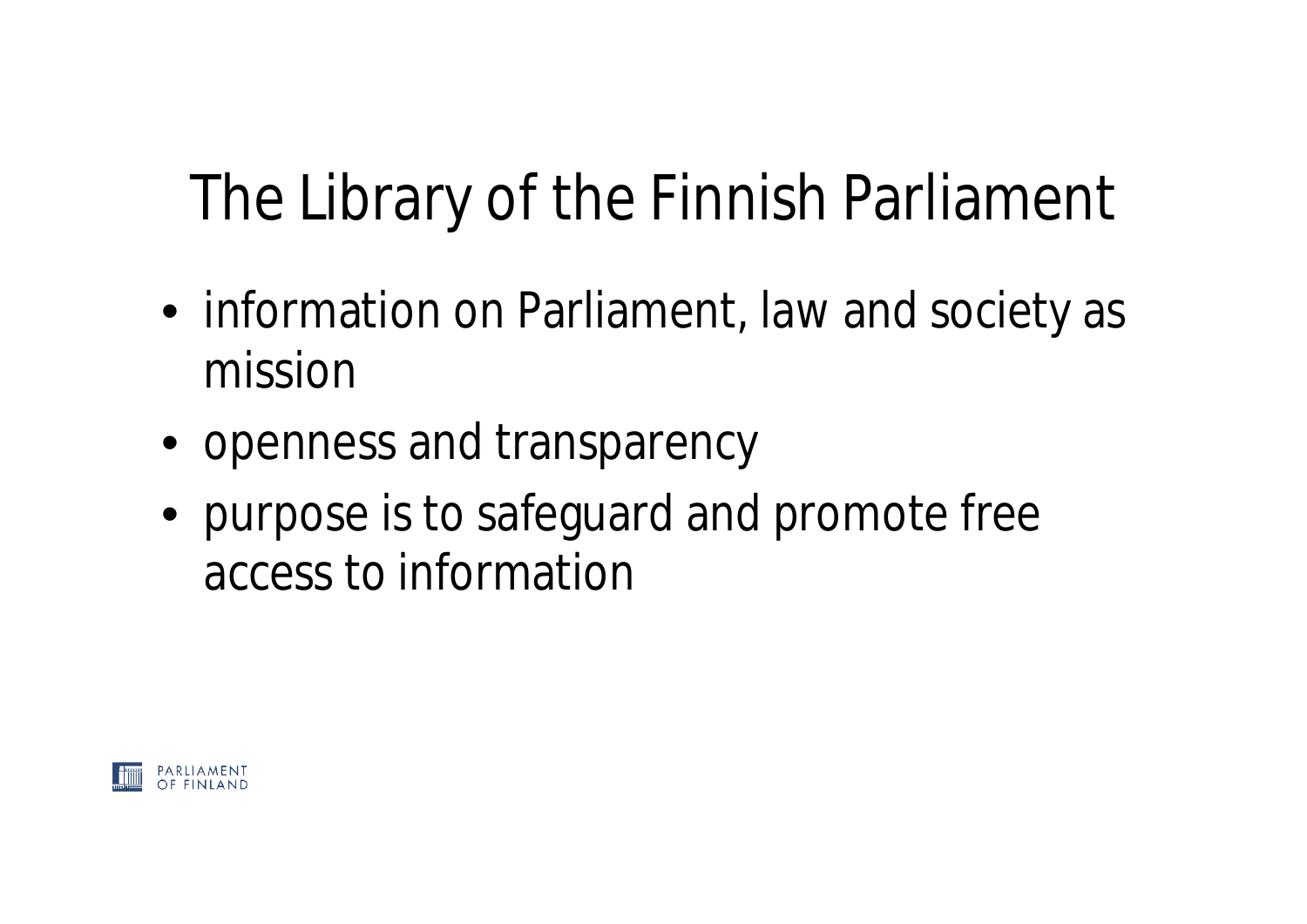## Open to all since 1913

Background

- Parliament Act 1906: universal suffrage and eligibility
- First-ever general election 1907
	- -> growing political interest of citizens

Opening of the library to the public was a way of strengthening citizens' democratic rights.

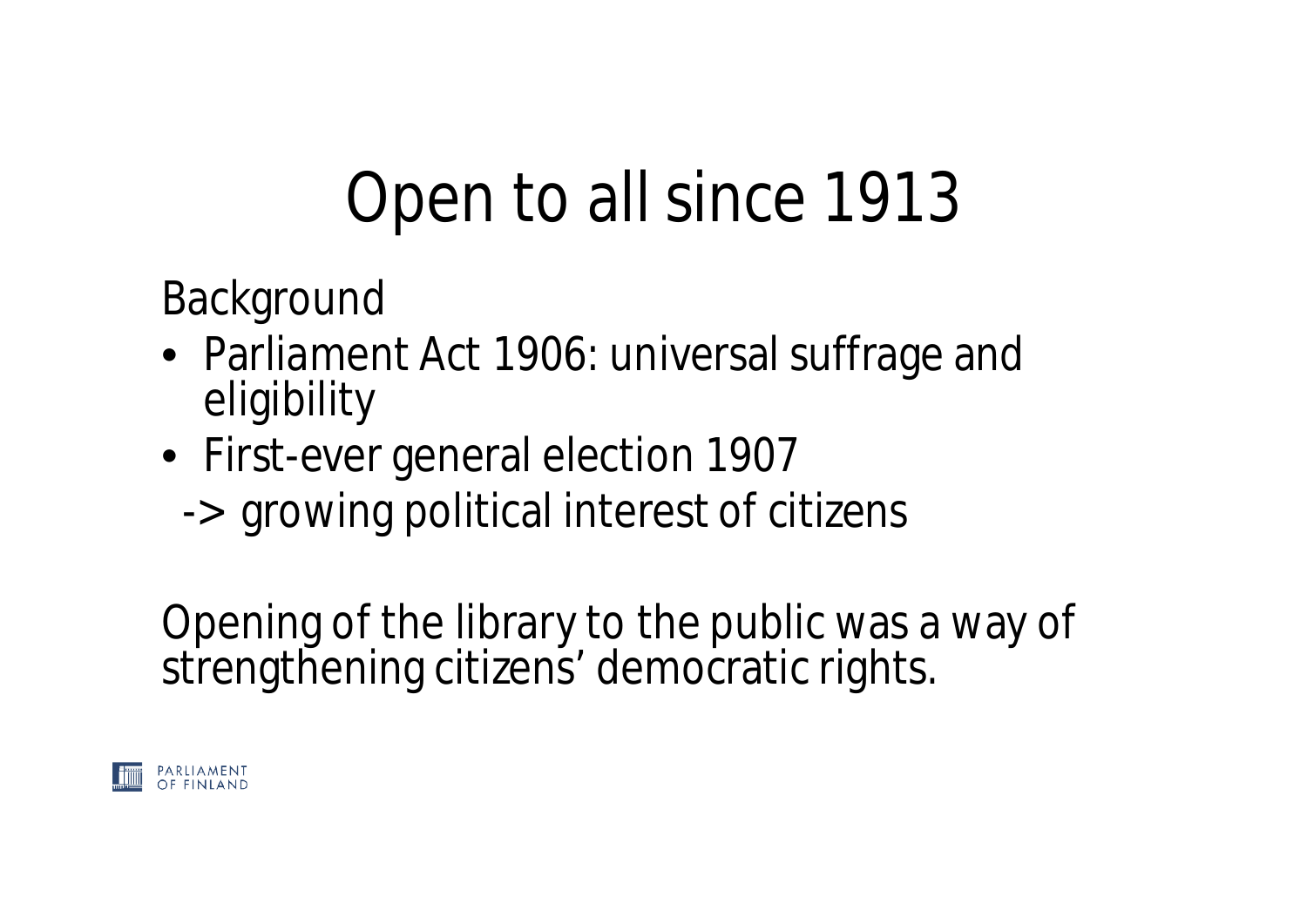## Everyone is welcome

- MPs, their assistants and Parliamentary officials
- students, researchers, other libraries, public sector agencies, the Council of State, businesses and the general public

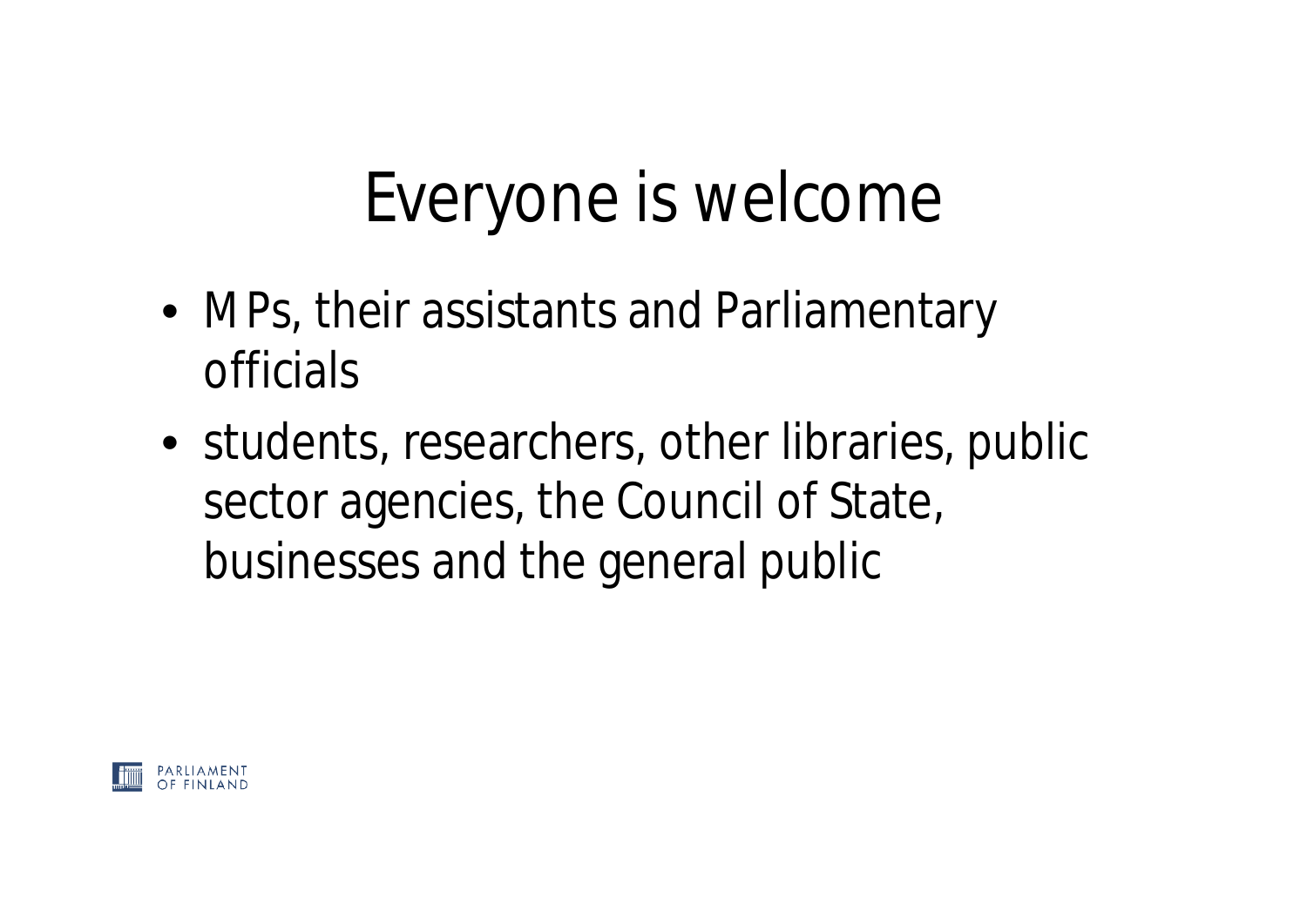## Services are available to all

- generous opening hours (57 hours a week)
- collection policy is to provide open access to all citizens (525,000 titles)
- Ioans and interlibrary loans
- information services
- customer computers



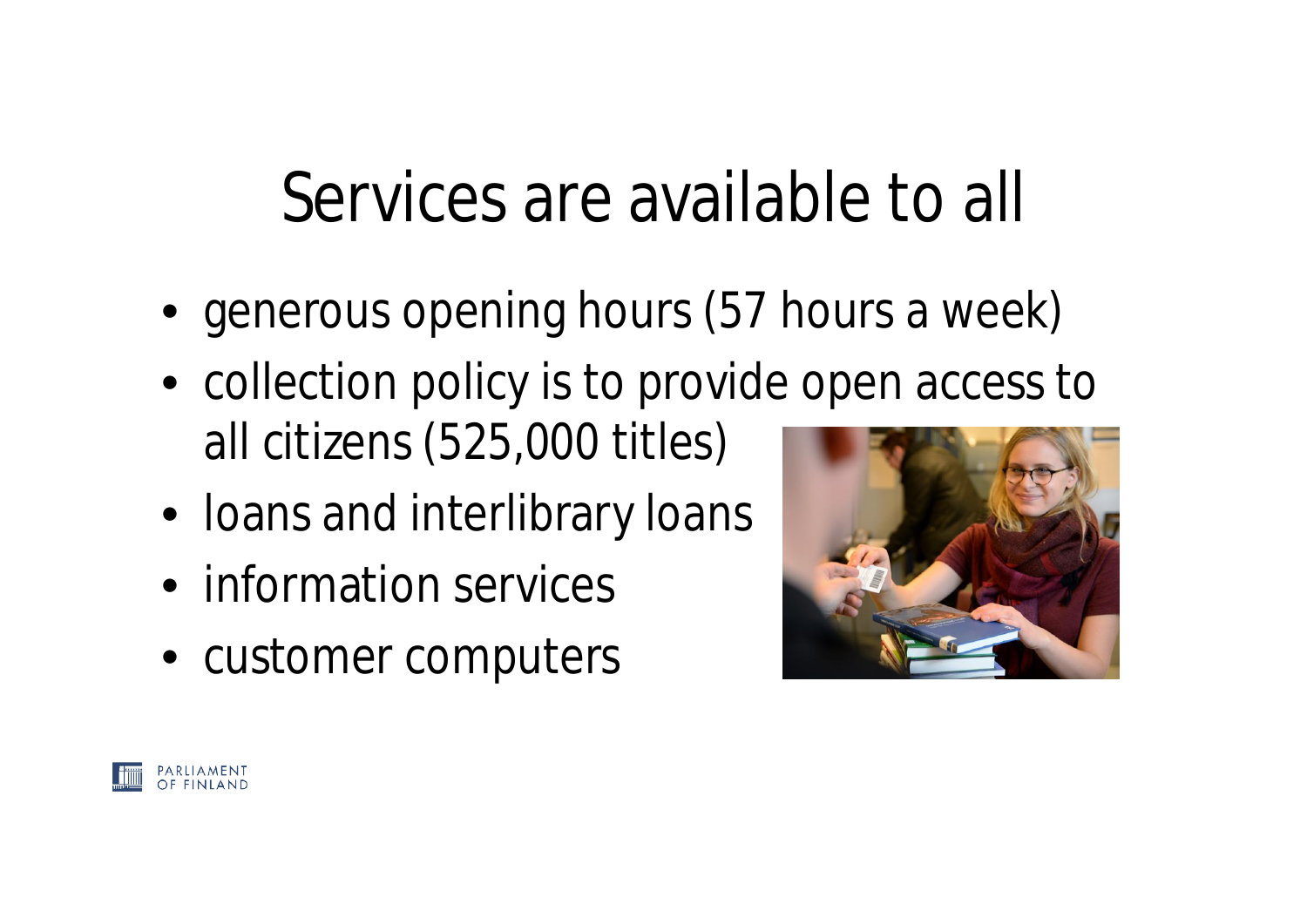## Parliamentary information supports democracy

- printed and original parliamentary documents
- web service of parliamentary affairs and documents
- documents from other parliaments
- literature on parliamentarism and democracy
- books written by MPs

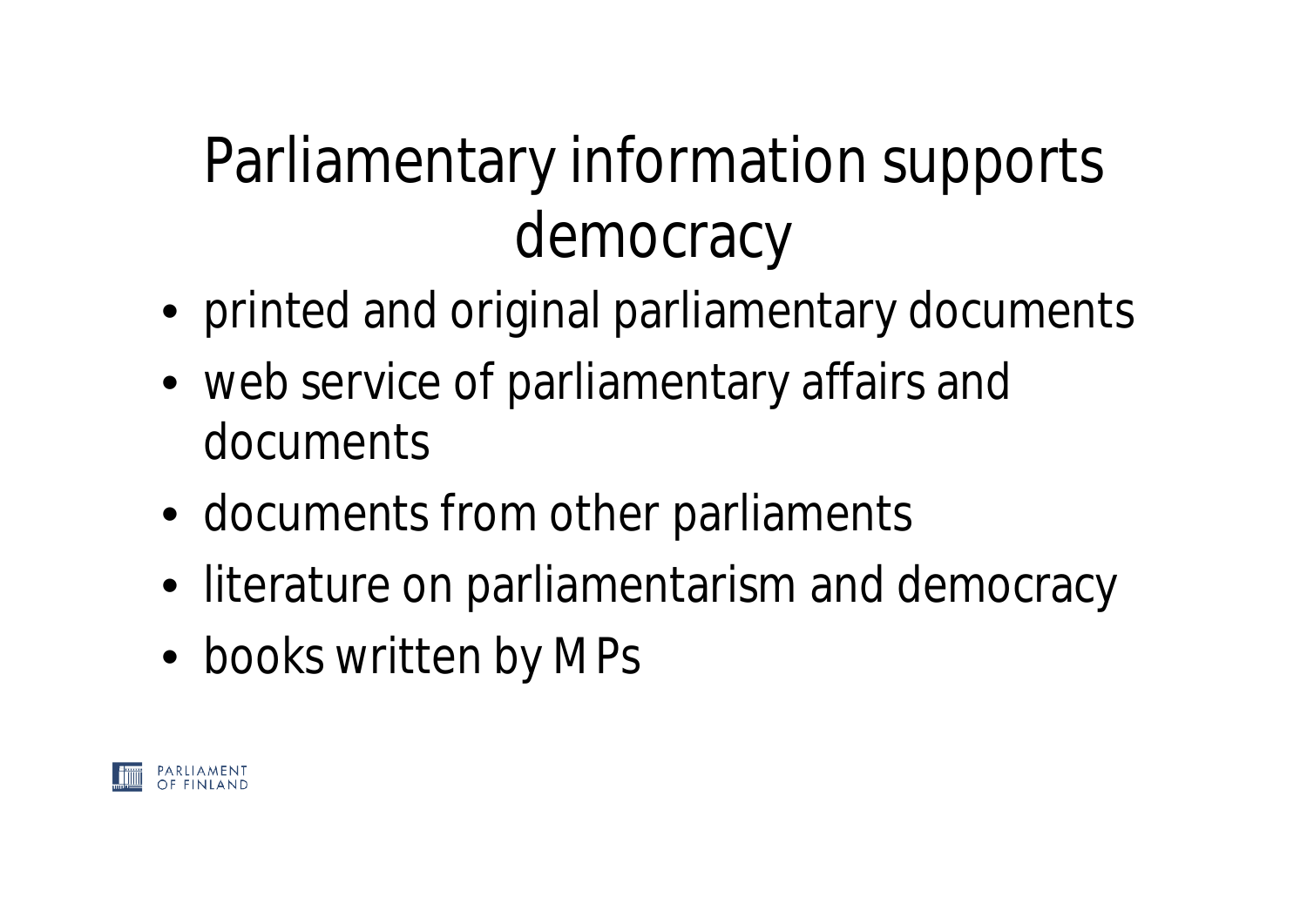# The open Archive of Parliament

- all documentation produced in parliamentary work
- photographs via an online service
- unique collection of interviews of former MPs



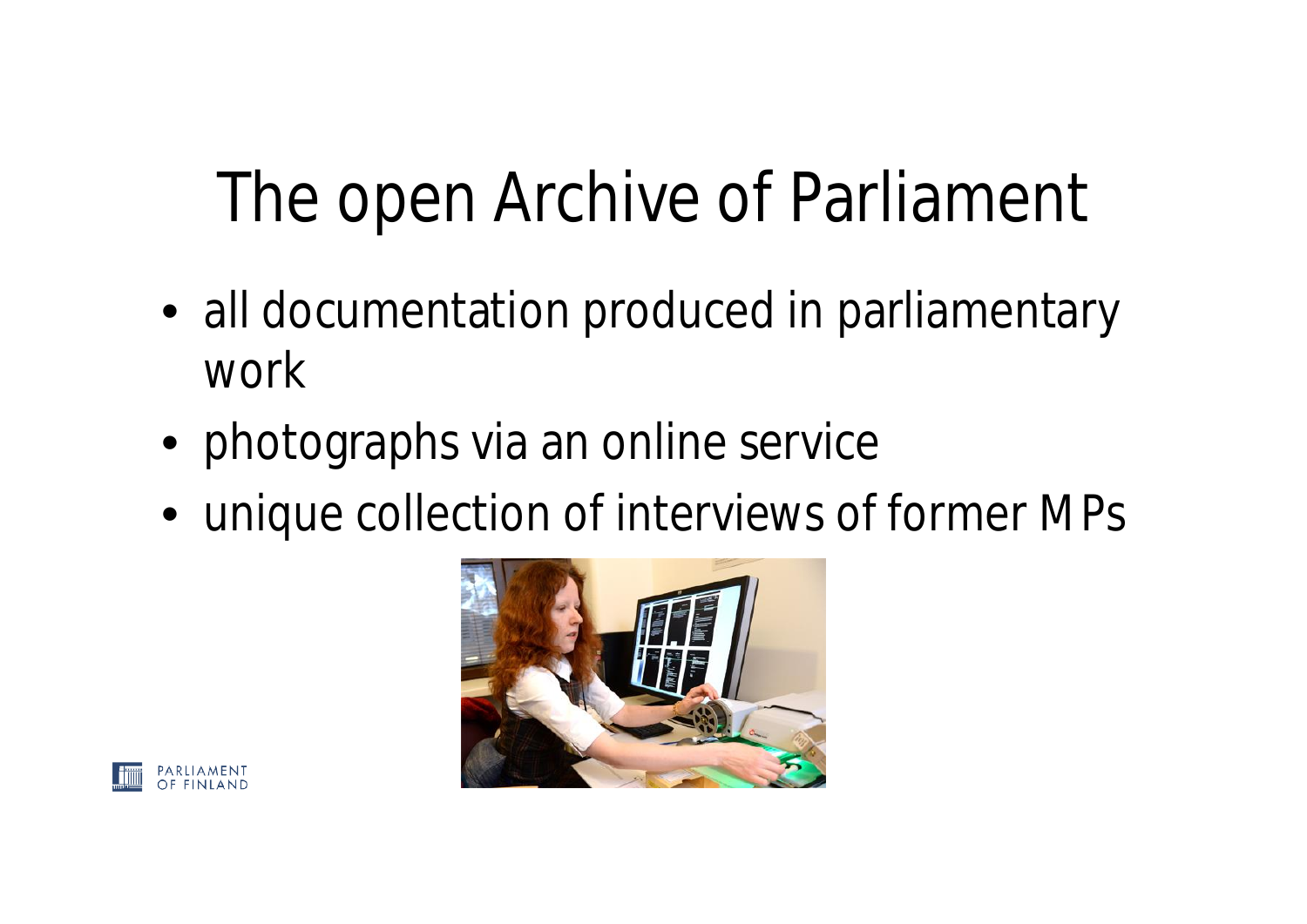## Providing tools for managing legal information

- official material and jurisprudential literature
- collections include material on Finnish, foreign, EU and international law
- information packages on key legislative initiatives

-> helps to follow up the legislative process

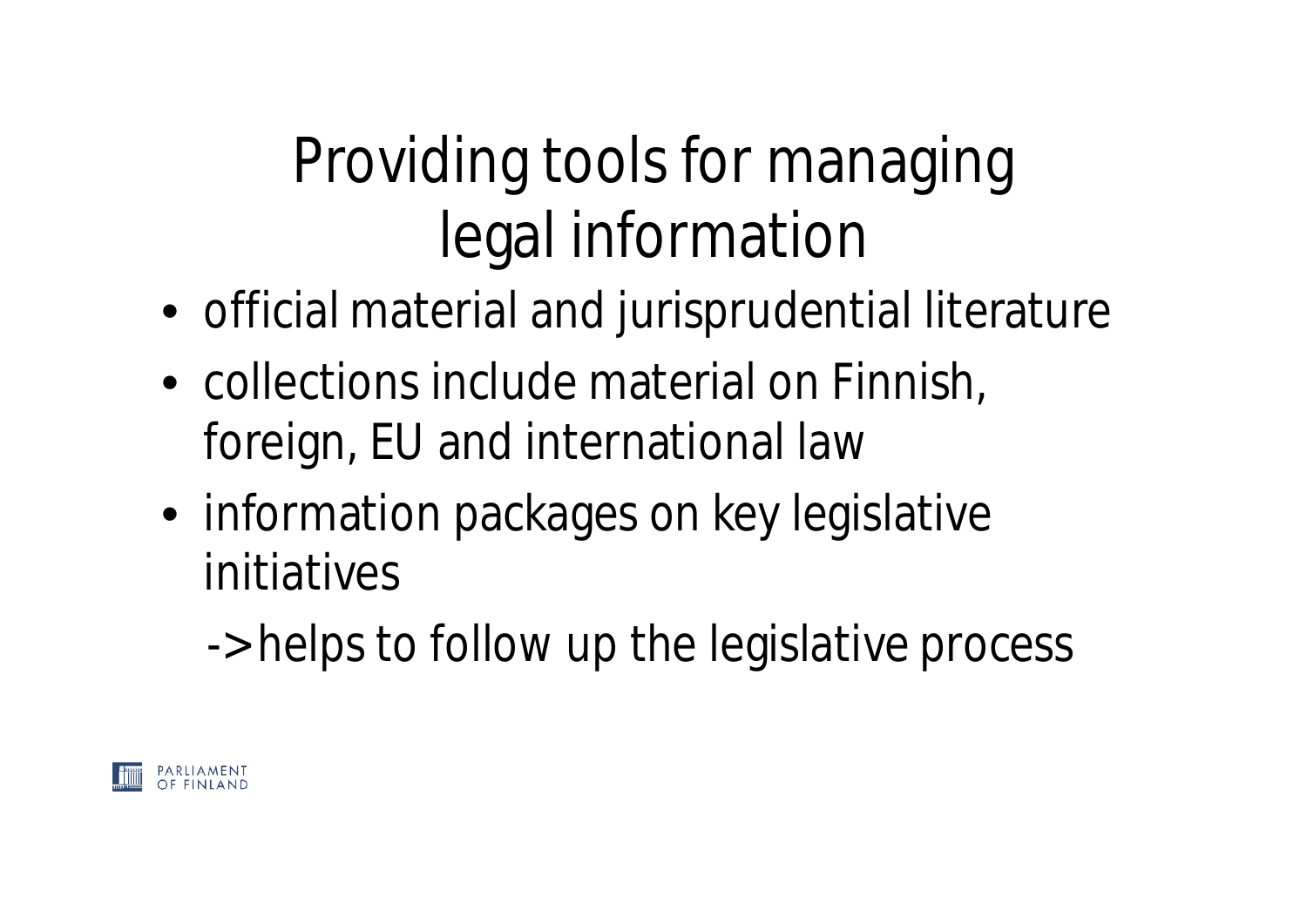#### Helping to understand the society and politics

- large collection on social and political topics
- information packages:
	- Finland as a state
	- supporting citizens' participation
	- $-$  FU
	- European economic crisis
- collection include also documents of international organisations

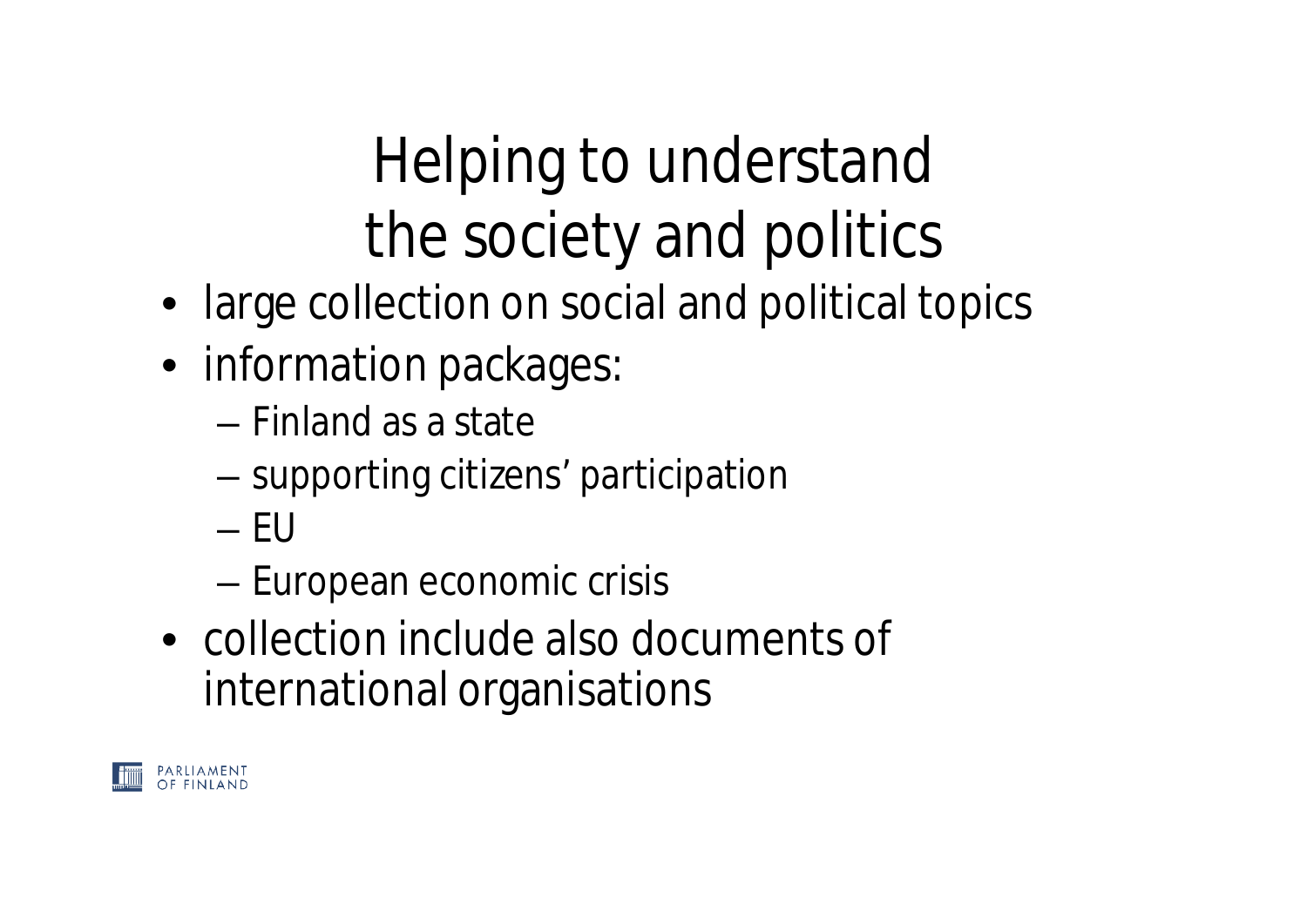#### Training the public to find the right information

- information management training open to all
- tailor-made trainings to specific user groups
- personal guidance



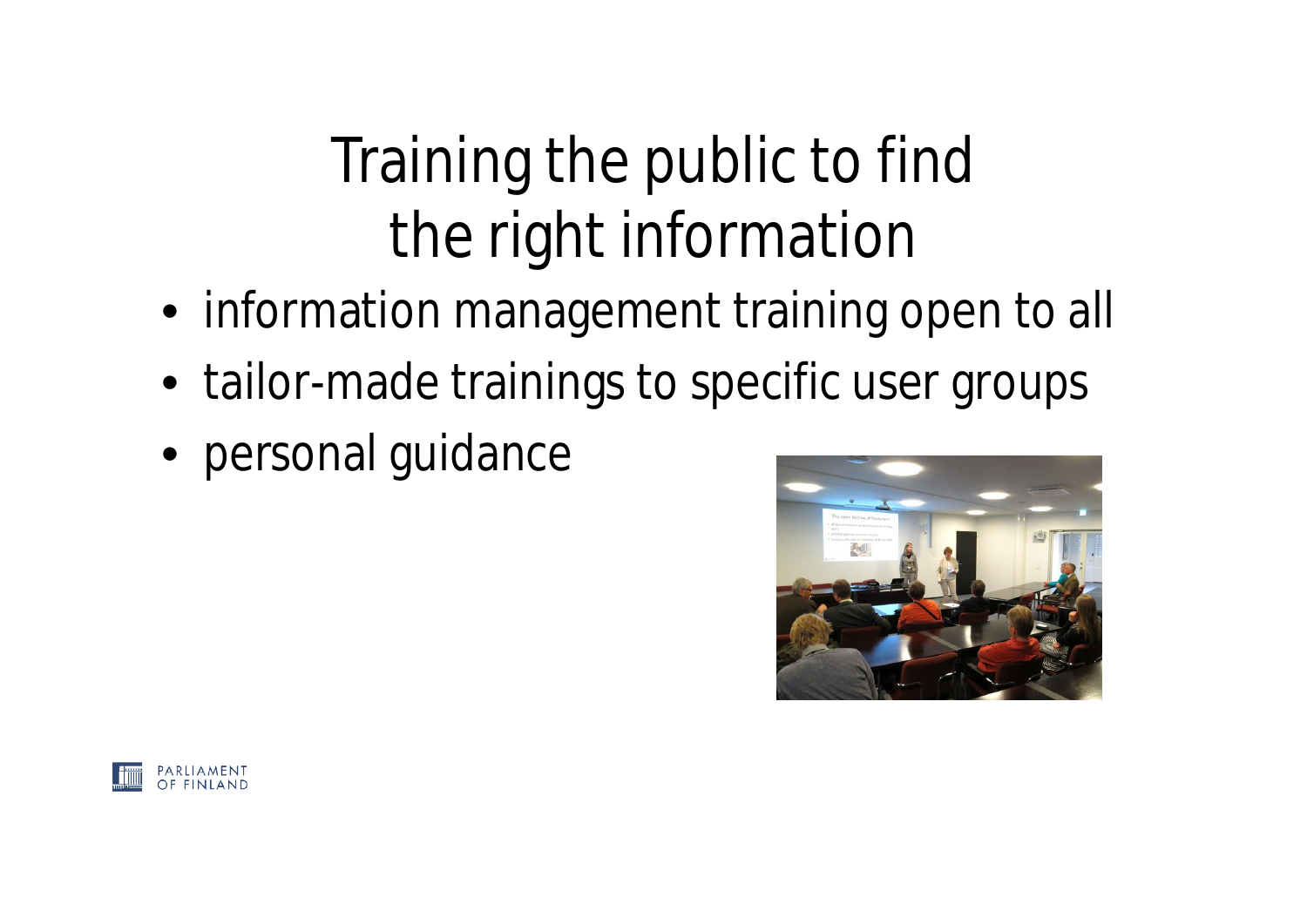## Social media presence

- Blog 2007
- Facebook 2009
- Youtube 2011
- Twitter 2013